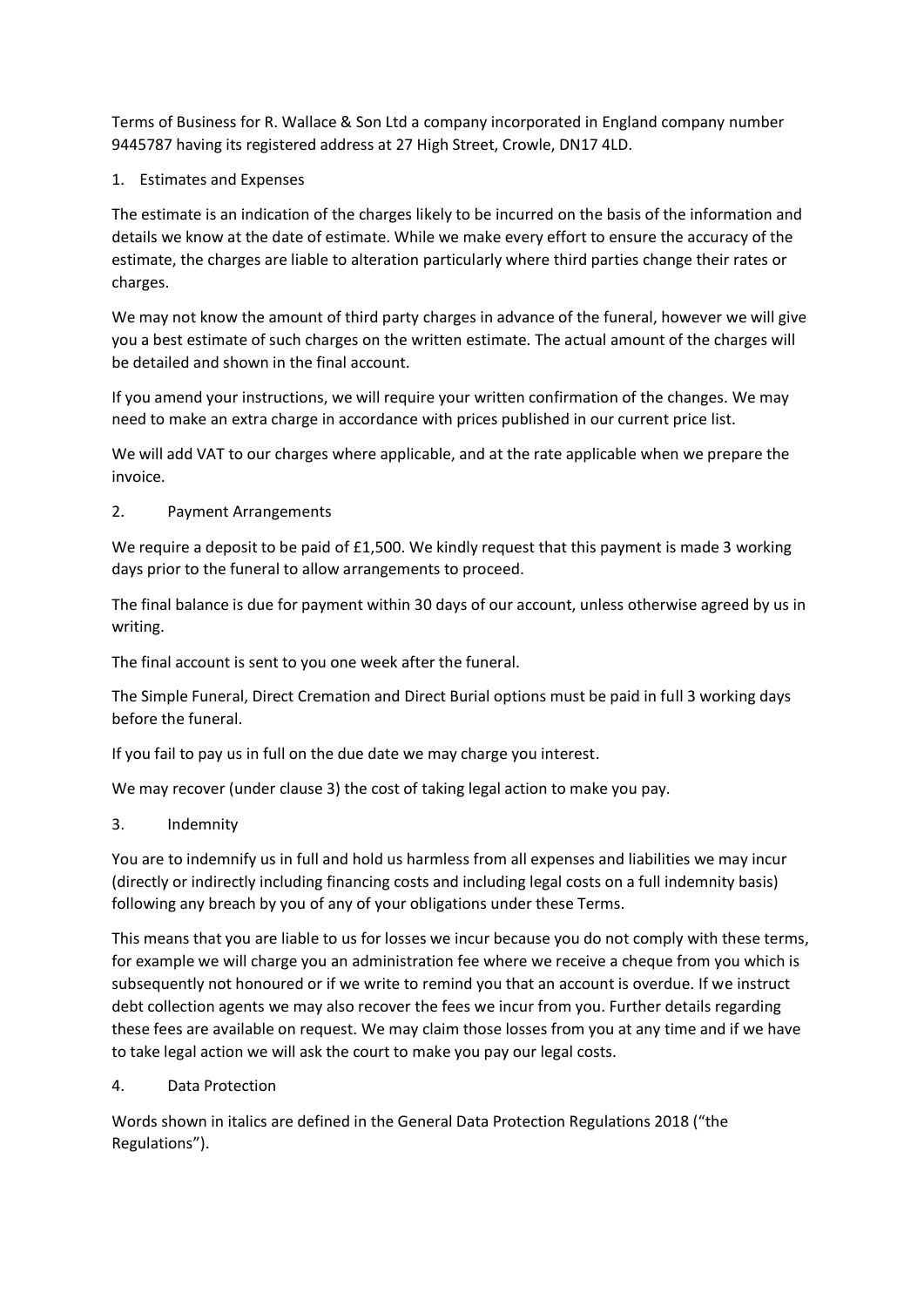We respect the confidential nature of the information given to us, and where you provide us with personal data ("data") we will ensure that the data will be held securely, in confidence and processed for the purpose of carrying out our services unless you give us your express permission for use in our marketing. In order to provide our services we may need to pass such data to third parties and those third parties, who are performing some of the services for you, may contact you directly. We will not pass your details to third parties for marketing purposes whatsoever.

Under the Regulations you have the right to know what data we hold on you and you can, by applying to us to in writing and paying a fee, receive copies of that data. When you sign the acceptance you are giving us permission to keep your details on record.

Our Privacy Policy is available upon request.

## 5. Cooling-Off Period

The Consumer Contracts (Information, Cancellation and Additional Charges) Regulations 2013 may give you the right to terminate this agreement in the cooling-off period of fourteen days. If you wish the performance of the agreement to which this right applies to commence before the end of the cooling-off period, you must sign the authority in the form which will be handed to you. In the event that you exercise the right to cancel this contract during the cooling-off period, you will be required to pay a reasonable amount for goods and services already supplied.

### 6. Termination

This agreement may also be terminated before the services are delivered: (1) by us if you fail to honour your obligations under these Terms and (2) by you communicating to us in writing, terminating your instructions.

If we or you terminate your instructions you may, depending upon the reasons for terminations, be asked to pay a reasonable amount based upon the work carried out up to the time your termination is received.

# 7. Conduct

We are a member of The National Society of Allied & Independent Funeral Directors "SAIF" a private limited company by guarantee with registered number 02436831, having its registered address at SAIF Business Centre, 3 Bullfields, Sawbridgeworth, Hertfordshire, CM21 9DB, and subscribe to its current Code of Practice, a copy of which is available upon request. We aim to act in a professional manner and provide a courteous, sensitive, and dignified service to you.

If however, you have any questions or concerns about the service we provide to you, then please raise them in the first instance with ourselves. If that does not resolve the problem to your satisfaction SAIF provides a dispute resolution service. They can be contacted by completing their complaints form which is available by either visiting the SAIF website, by email to [standards@saif.org.uk](mailto:standards@saif.org.uk) or by phone 0345 230 6777.

All dates and times provided on the estimate cannot be guaranteed until final bookings are made and confirmed. Although we endeavour to provide a prompt and efficient service for you, there maybe instances where, because of circumstances beyond our control, we are unable to fulfil our obligations to you on the date or time specified. Where this is the case we will attempt to contact you in advance, and advise you of alternative arrangements.